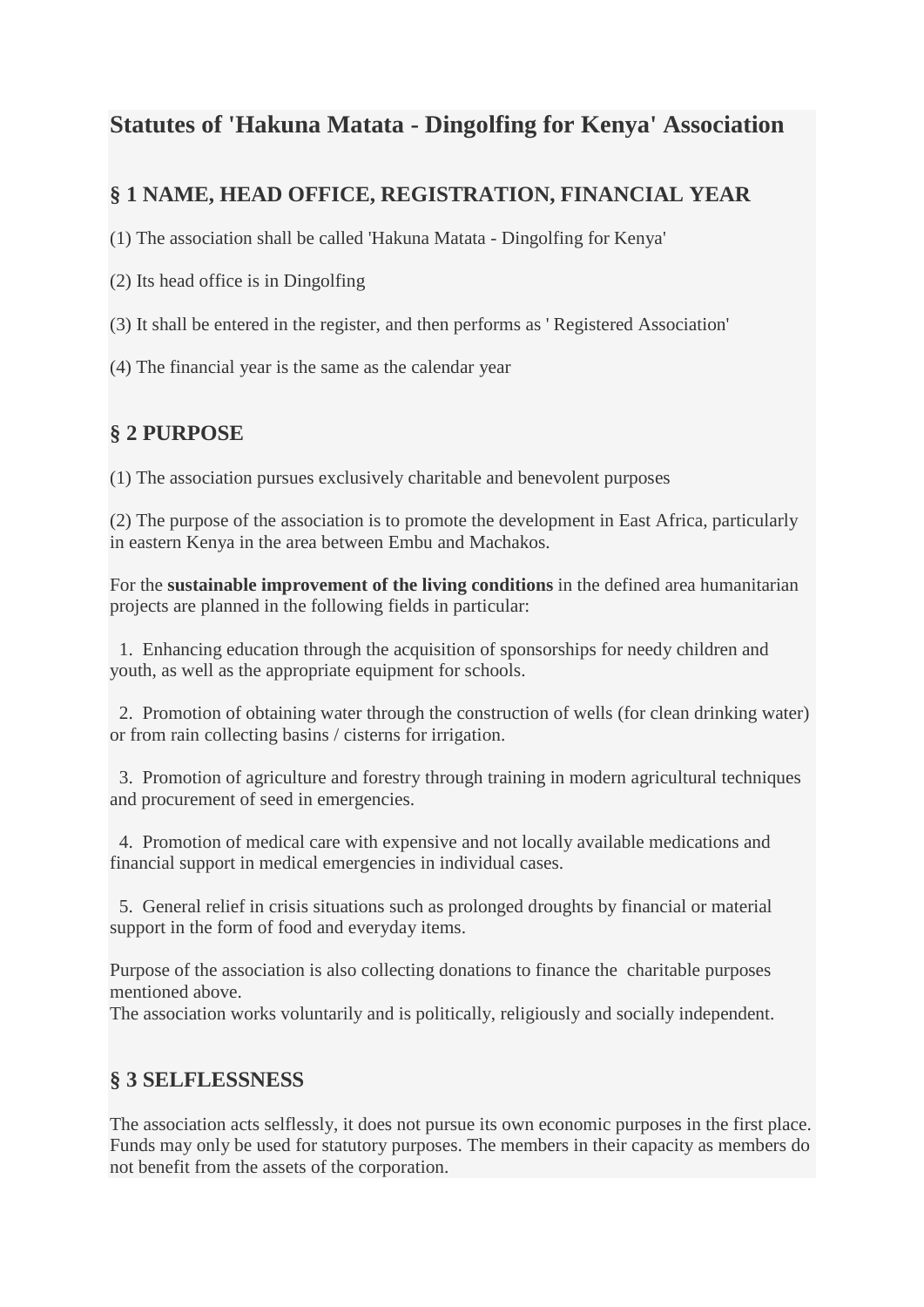No person may benefit from expenditures that are alien to the purpose of the corporation, or from disproportionately high remuneration.

## **§ 4 MEMBERSHIP**

(1) Member of the association may be any natural (and legal) entity that supports its goals.

(2) The association consists of full and supporting members.

 **Full members** are actively involved in the tasks of the association and support the association on a regular basis with their membership dues. Only full members have voting rights in the general assembly.

 **Supporting members** support a particular project or a special task in a special dimension.

(3) The application for admission to the association is decided by the Board. A claim of admission does not exist.

(4) Membership is terminated by resignation, exclusion or death.

(5) The resignation of a member has one year-end without notice period. It is made by written statement to the chairman.

(6) The Board is authorized to exclude a member who, despite two written reminders, is in arrears with the payment of membership dues. The exclusion can only be implemented two months after the second reminder in which the exclusion had been announced. The board shall notify the member in writing of the exclusion.

(7) A member who acts against the interests of the association by wilful intent or, due to gross negligence may be excluded by the Board's simple majority. The decision must be justified in writing and sent to the member. Within two weeks the member must be given the opportunity to speak before the committee on the allegations.

(8) When finishing a membership, for whatever reason, all claims from the member to the association respire. A refund of membership dues, donations or other support services is excluded. The claim of the association on outstanding fees remains unaffected.

## **§ 5 MEMBERSHIP DUES**

Members pay membership dues in accordance with a resolution of the general assembly. For determining the membership dues amount and maturity a simple majority of those present entitled to vote association members is required.

#### **§ 6 ORGANS OF THE ASSOCIATION**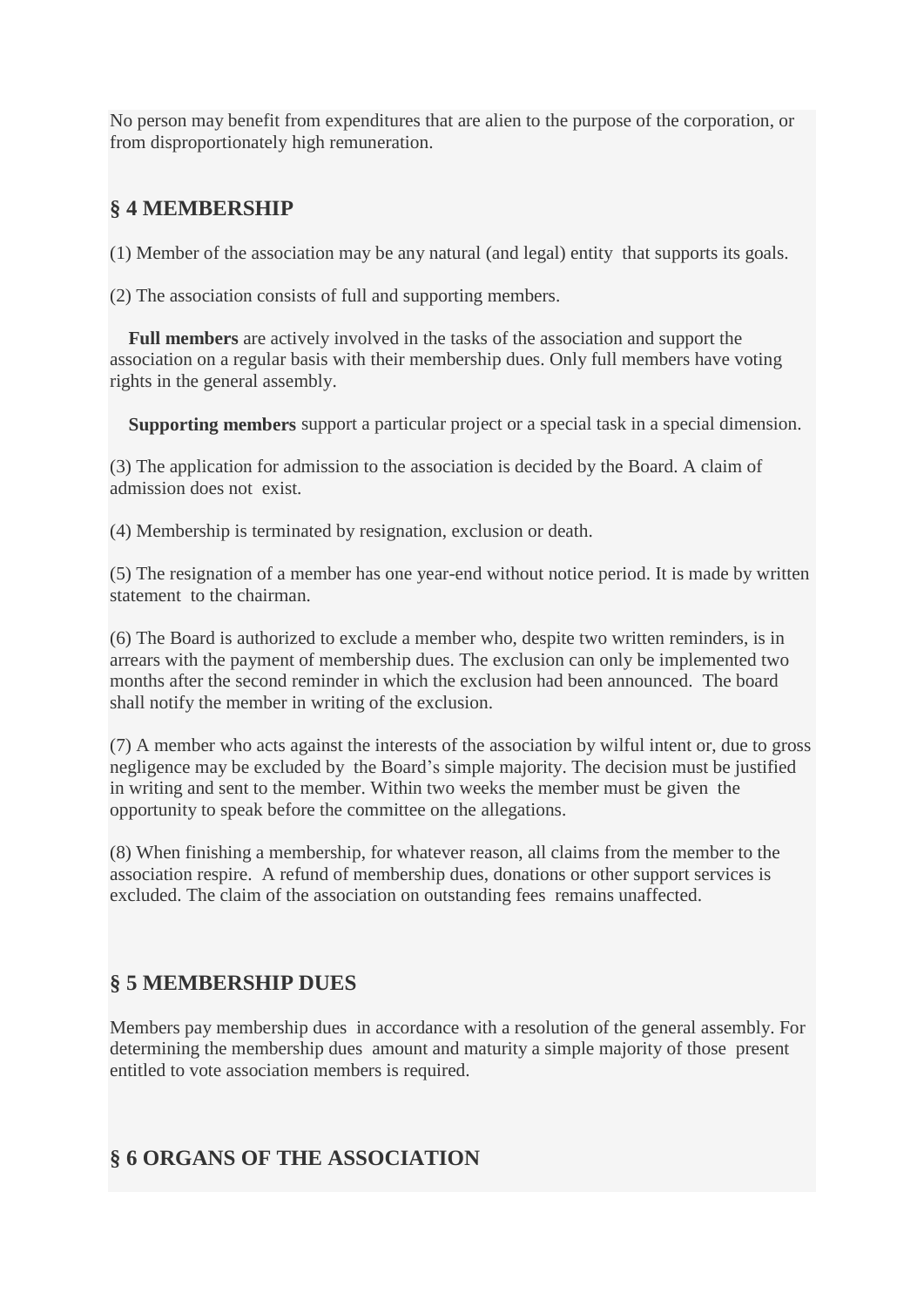Organs of the association are

- a) the Board
- b) the general assembly

## **§ 7 THE BOARD**

(1) The Executive Board consists of the first and second chairman and the treasurer. They represent the association in and out of court. Each Board member is authorized to represent.

(2) The Executive Board is elected by the general assembly individually for a period of two years.

Board members can only be members of the association.

The (multiple) re-election of board members is possible.

The association of several executive offices in one person is not permitted.

 The respective board members remain after their term in office until their successors are elected.

Upon termination of membership in the association the office as chief executive also ends.

 If a member prematurely resigns from the Board during his mandate, the remaining Board elects for the remaining term of the resigning member a commissioner successor. This must be immediately reported to the district court.

(3) The board is responsible for managing the current business of the association. They have the following tasks:

 Preparation and convening of the general assembly and preparing the agenda; Implementation of decisions of the general assembly

 Proper accounting records, preparation of financial reports, establishing a budget, developing an action plan

Resolution on the admission of members

The Board carries out its activities voluntarily.

(4) The executive board may designate one or more representatives and establish their authority to act. This is particularly true for the appointment of a local representative in the auxiliary area.

(5) Executive board meetings are held every year at least 2 times. The invitation to board meetings by the chairman is made in writing, by email or by giving verbal invitation. The invitation must be made at least 2 weeks before the board meetings. Board meetings are quorate if at least 2/3 of members are present. An agenda need not be announced.

(6) The Board shall take its decisions by a simple majority. In a tie, the vote of the chairman decides.

(7) If urgent, decisions of the Board may also be made in writing or by telephone if all members declare their consent to this procedure in writing or by telephone. Management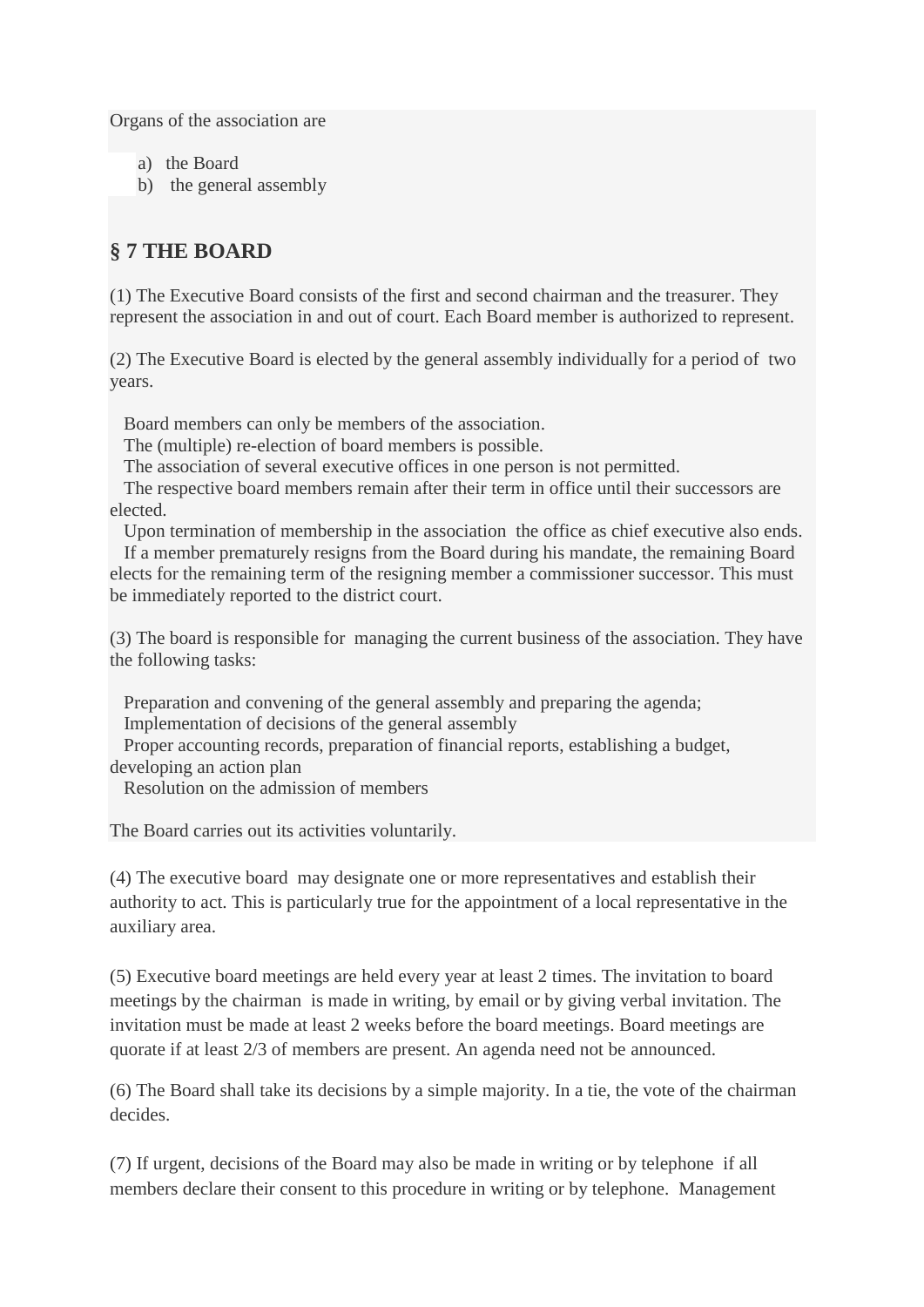decisions taken by mail or telephone must be in writing and signed by all members of the Board at the next meeting.

(8) The Board may establish committees to support its work.

(9) Minutes have to be kept at the board meetings.

## **§ 8 GERERAL ASSEMBLY**

(1) The general assembly consists of the ordinary members of the association and shall be the highest decision-making body. It is basically responsible for all duties, provided that, in accordance with the statutes, certain tasks were not transferred to another body.

(2) The general assembly has to be convened once a year.

(3) An extraordinary general meeting shall be convened if required by the interests of the association. This meeting must be requested by at least 30% of association members in writing, stating the purpose and the reasons.

(4) The convening of the meeting in writing or by e mail will be carried out by the chairman. The invitation deadline shall be at least 4 weeks. At the same time, the agenda will be announced. The period begins with the day following the mailing of the invitation letter, according the date of the postmark.

The invitation is considered as delivered to the member if it is sent to the last known address in writing of the member. Each member can with two weeks' notice after the convening of the assembly demand an amendment to the agenda.

(5) Each statutory convened general assembly is recognized regardless of the number of members as a quorum. Each member has one vote. The general assembly passes resolutions by a simple majority (except § § 9 and 11). In a tie, the request shall be rejected. A member may be represented by written mandate by another member. This must be communicated to the Board before the meeting and will be noted in the record.

(6) Chairman of the meeting is the 1st chairman and in his absence, the 2nd chairman. Should neither be present, a chairman is elected by the general assembly.

(7) Duties of the general assembly:

 Choice of recording clerk Election and removal of the managing board Acceptance of the board report Discharge of the Board Receipt of annual accounts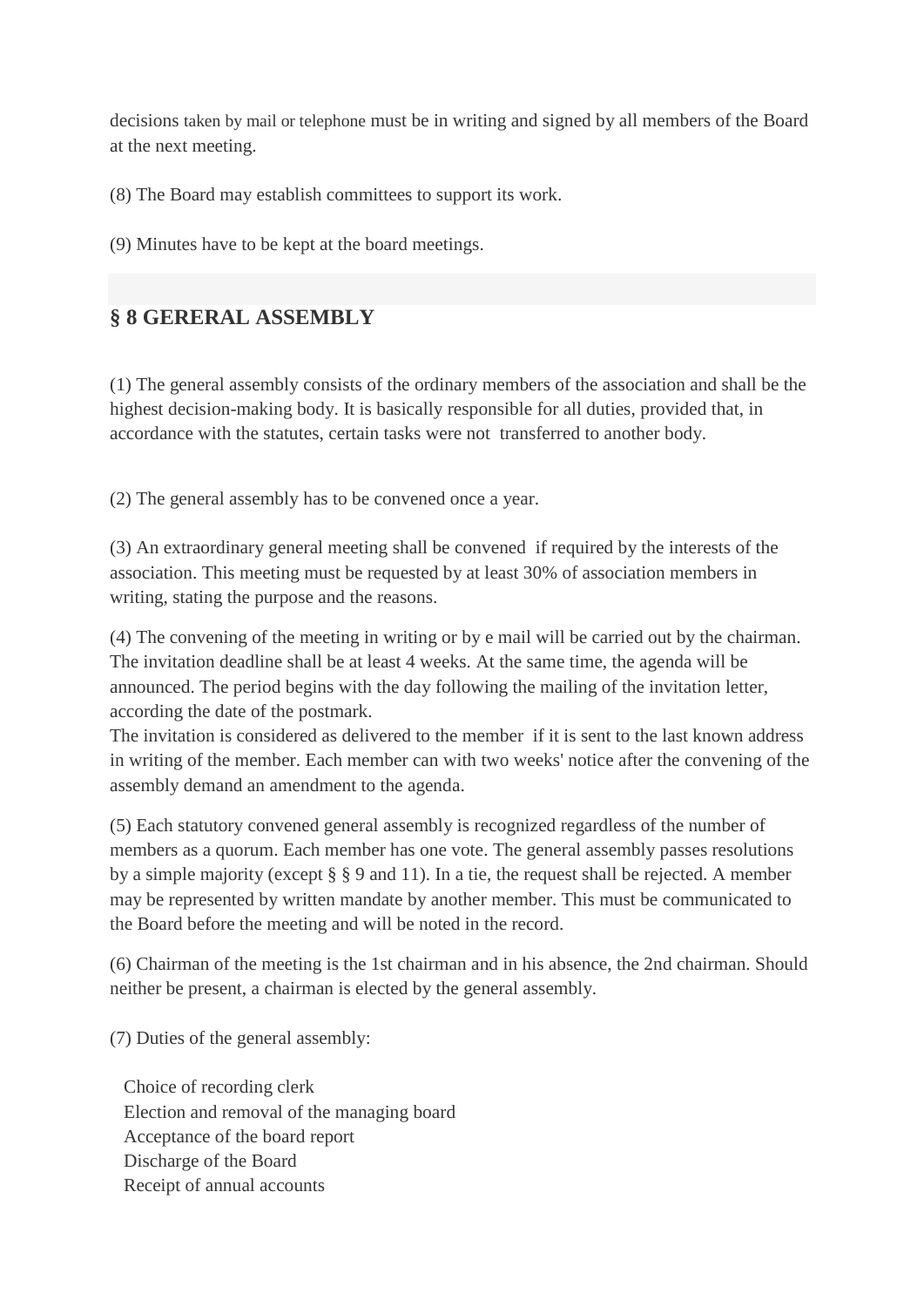Discharge of the treasurer

 Election of two auditors who may not be members of the Managing Board or by the Managing Board appointed committee. They may not be employees of the association. The auditors shall audit the accounts, including financial statements and report the results to the general assembly.

(8) The general meeting shall decide on

 the basic orientation of the activities and projects of the association approval of the budget determining the amount and timing of membership fees applications received by the deadline amendments (see § 9) dissolution of the association (see also § 11) inclusion and exclusion of members in appeal cases other tasks, where this appears from the statute or by the law

#### **§ 9 STATUTE AMENDMENT**

(1) For amendments of the statutes a 2/3 majority of members present is required. Such amendments can only be voted on in the general assembly if this was on the agenda as pointed out in the invitation to the general assembly. The invitation of both the existing and the proposed new statute text must have been attached.

(2) Amendments that are required by regulatory, judicial and financial authorities for formal reasons, the Board may make by themselves. These amendments must be immediately notified in writing to all association members.

## **§ 10 CERTIFICATION DECISIONS**

The decisions taken at board meetings and in the general assembly are recorded in writing and signed by the Board.

#### **§ 11 DISSOLUTION OF THE ASSOCIATION AND ASSETS**

(1) For the decision to dissolve the association, a 3/4 majority of those present at the general assembly members is necessary. The decision can only be taken after due notice in the invitation to the general assembly.

(2) The general assembly elects after the decision to dissolve two liquidators from among themselves to settle. If the choice should be omitted the last incumbent first and second